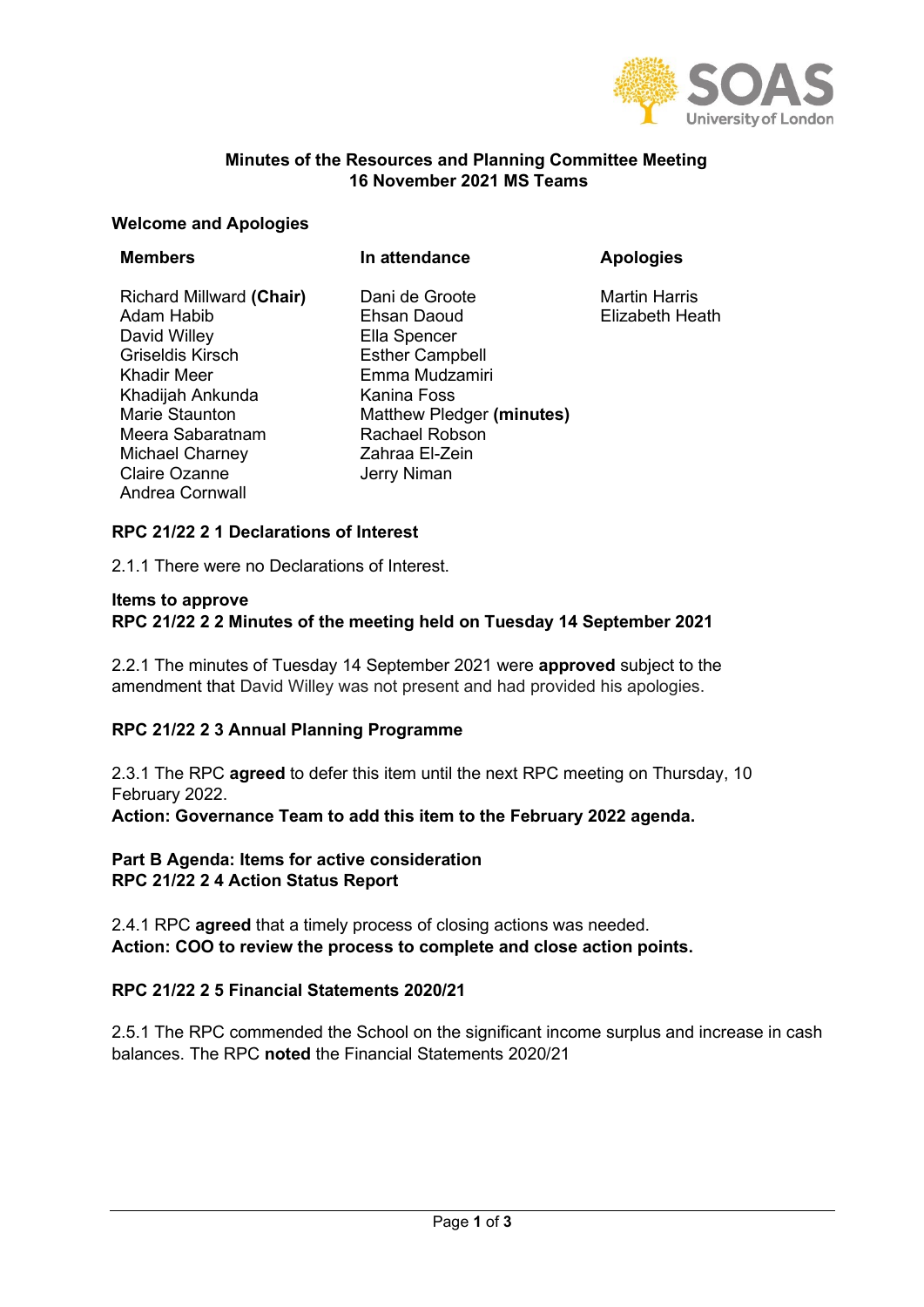## **RPC 21/22 2 6 Review of Revised 2021/22 Budget**

2.6.1 The RPC **recommended** that the Board of Trustees **approve**, noting that the surplus was in line with the Strategic Plan and was adopting a reasonably cautious position at this stage in the financial year.

2.6.2 The RPC discussed the liquidity levels which were appropriate for the sector. The RPC requested that for the next meeting a benchmark analysis from across similar HEI's to be prepared for comparison purposes**.**

**Action: Director of Finance and Planning to prepare a liquidity benchmark analysis from across similar HEI's.** 

## **RPC 21/22 2 7 Use of 2020/21 Surplus**

2.7.1 The RPC **recommended** that the Board of Trustees approve the paper from the Director of Finance and Planning outlining the use of the 2020/21 surplus. The RPC recognised the benefit of utilising some of the surplus for the ongoing support of the School.

2.7.2 There was a request for information regarding the Sanctuary Scholarship. This was as to whether it is a current scholarship and if it is not current whether there was a possibility to reestablish it. The COO agreed to investigate and report to the next meeting. **Action: COO to investigate and report on the status of the Sanctuary Scholarship.**

## **RPC 21/22 2 8 Cyber-security, Current Status and Actions Planned**

2.8.1 The RPC **noted** the report from the Interim CIO and **agreed** that the level of security was appropriate to the context of SOAS, considering both its own operations and the potential risks from third parties.

2.8.2 The RPC **agreed** that regular workshops for trustees to alert them to potential risks would be arranged. The RPC suggested that this may be incorporated into the Board of Trustees strategy days.

**Action: Provide regular workshops for trustees to alert them of potential cyber risks**

## **RPC 21/22 2 9 Lessons Learned on the Singapore Project**

2.9.1 The RPC **considered** and **noted** the report from the Director of Global Engagement. The RPC welcomed that there was an Advisory Board to assist in the analysis of the strategic direction and scrutinise risks regarding new endeavours. The RPC **agreed** to forward the report to the Board of Trustees.

**Action: To forward the Lessons Learned on the Singapore Project report to the Board of Trustees**

## **RPC 21/22 2 10 LIBOR Transition**

2.10.1 The RPC **received** the report by the Director of Finance and Planning and **recommended** to the Board of Trustees that the Existing Swap Transactions are amended so that the floating leg of each of them references the Revised Floating Rate (the "Amendments"); and that the Board delegate certain powers to [Richard Millward, Honorary Treasury] to agree the Amendments with Barclays and Lloyds

### **Action: RPC to recommend the LIBOR transition to the Board of Trustees at its 25 Nov meeting for approval**